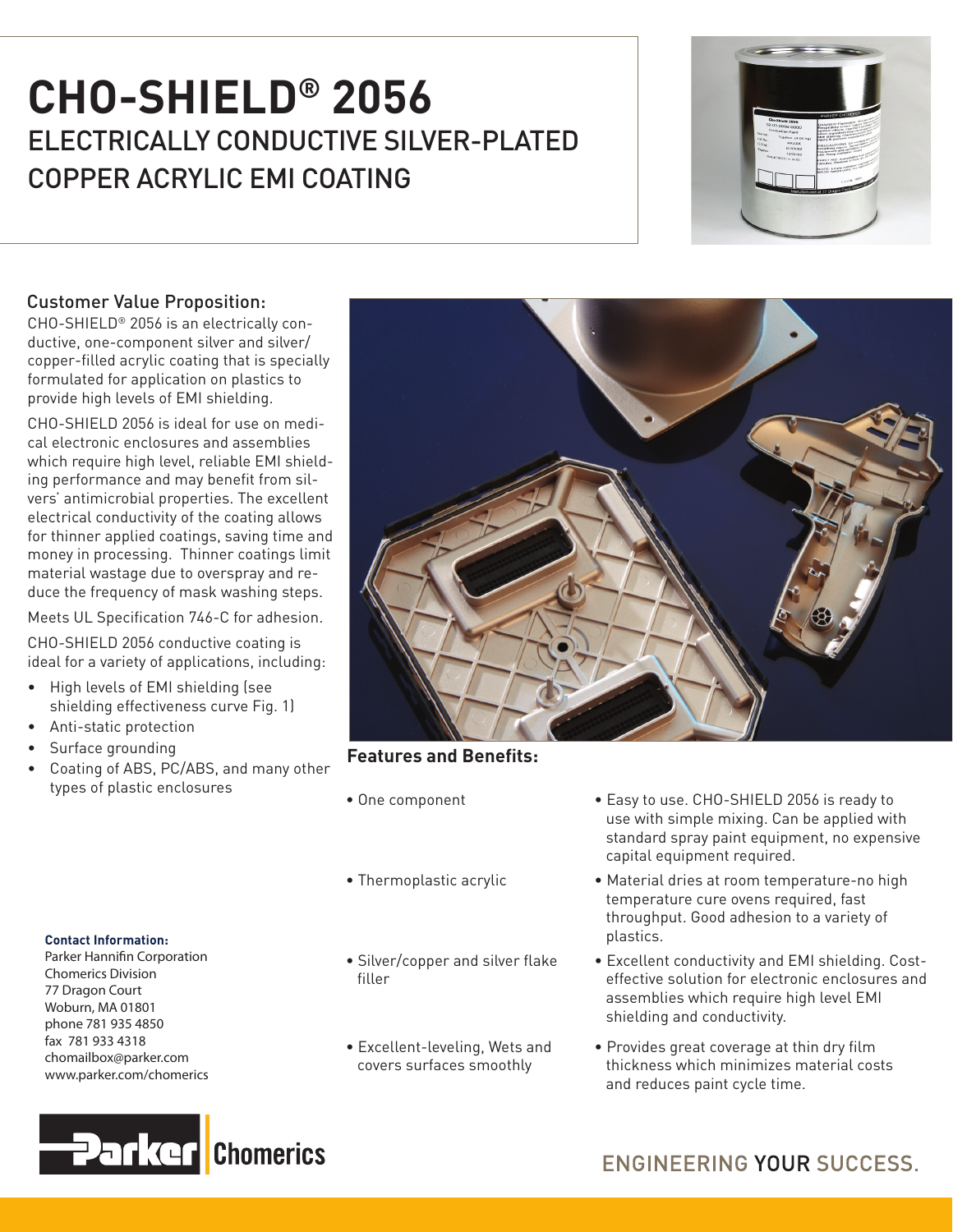## **Application**

#### **Recommended Preparation**

- 1. Clean the substrate: The substrate surface should be clean, dry and free of oils, release agents, dirt and lint.
- 2. Mix the material:

Mix the material well on a paint shaker (typically 1-minute for one-gallon can). Or, mix by hand with a large spatula until all solids are in a homogeneous suspension. Check that no unmixed material remains on the bottom and the sides of the container.

3. Optional: Strain the material to reduce or eliminate the potential for clogging the spray nozzle. The paint can be strained through a course mesh (1000 micron) flat strainer into a pressure pot for spray. All metal fillers should be transferred, although a small amount of filler clusters might be collected in the strainer.

#### Optional thinning:

Standard thinning can be accomplished with MEK (methyl ethyl ketone) solvent.

During humid days (relative humidity >50% and temperature >30°C/85°F), use n-Butyl alcohol and add up to 8 fluid ounces per gallon of paint to eliminate blushing (a white tint on the drying surface).

#### **Fluid Delivery System**

Use a pressure pot (15 psi, 103 kPa, typical) with large diameter, paddletype agitator at low mixing speed to keep the metal fillers in uniform suspension.

Conventional spray equipment such as HVLP (High Volume, Low Pressure) or DeVilbiss EGA 503 with propeller agitator pressure pots may be used for spray application with approximately 20-50 psi (138-345 kPa) atomizing air. Use lowest pressure possible.

Re-circulation of the paint from the mixing pot through the spray gun and back via a pump delivery system is recommended for greater filler uniformity.

For large volume applications, a robotic spray system with an HLVP spray gun should be used to minimize material loss due to overspray and maximize paint transfer efficiency. Siphon feed equipment can be used for small or prototype runs.

#### **Spray Gun and Pressure**

Use a standard HVLP spray gun with approximately 20-40 psi (138-276 kPa) atomizing air.

A fluid nozzle with a minimum orifice diameter of 0.040 (1.016) is recommended.

To obtain maximum adhesion and conductivity, dry spraying should be avoided. Adjust the spray pressure to achieve a proper wet film when applying the conductive coating.

#### **Nominal Dry Film Thickness**

**Figure 1**

A nominal dry film thickness of 0.001 inches (25 µm, 1 mil) is recommended to obtain > 75 dB shielding effectiveness from 80 MHz to 18 GHz. However, a thinner or thicker coat may be acceptable depending on the shielding requirements of the device being protected.

Allow material to dry 10-20 minutes at room temperature between coats to avoid solvent entrapment.

#### **Drying Conditions**

- 1. Dry at room temperature for 10-20 minutes.
- 2. Continue drying for 30 minutes at 65°C ± 5.5°C (150°F ± 10°F) for 0.001 inches (25 µm, 1 mil) thickness.

Dry longer if thicker film, shorter if thinner film, to achieve desired conductivity.

**Note:** Drying at room temperature for 24 hours will achieve similar performance.

#### **Clean-up**

The spray system, including spray gun, mixing pot, and containers can be cleaned with MEK or Acetone (VOC exempt solvent). Masks can be powerwashed with Challenge 485S barrier coat.

#### **Storage and Handling**

CHO-SHIELD 2056 should be stored at 10ºC to 30ºC (50ºF to 86ºF) and has a 12 month shelf life from the date of manufacturing in the original sealed container. CHO-SHIELD 2056 is a flammable liquid. Please consult the material safety data sheet for proper handling procedures before use.



#### **CHO-SHIELD 2056 Typical Shield Effectiveness PER CHO-TM-TP11\***